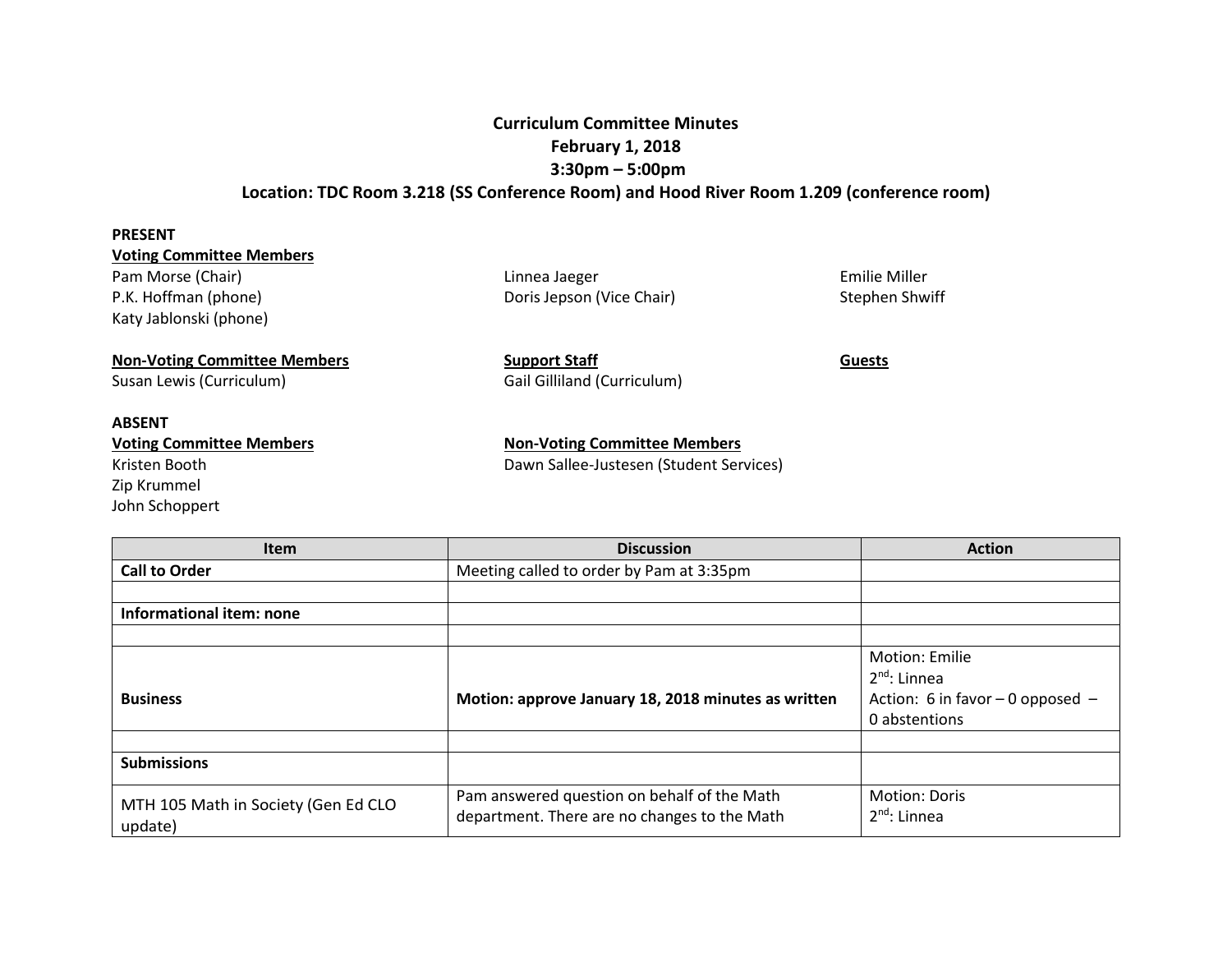|                                                     | submissions. They are being brought through the | Action: 6 in favor $-$ 0 opposed $-$                  |
|-----------------------------------------------------|-------------------------------------------------|-------------------------------------------------------|
|                                                     | Curriculum Committee for the Gen Ed CLO update. | 0 abstentions                                         |
|                                                     | Motion: approve as written                      |                                                       |
|                                                     |                                                 |                                                       |
| MTH 111 College Algebra (Gen Ed CLO<br>update)      |                                                 | Motion: Linnea<br>$2nd$ : Emilie                      |
|                                                     | Motion: approve as written                      | Action: 6 in favor $-$ 0 opposed $-$<br>0 abstentions |
|                                                     |                                                 |                                                       |
| MTH 112 Elementary Functions (Gen Ed<br>CLO update) |                                                 | <b>Motion: Doris</b><br>$2^{nd}$ : Linnea             |
|                                                     | Motion: approve as written                      | Action: 6 in favor $-0$ opposed $-$<br>0 abstentions  |
|                                                     |                                                 |                                                       |
| MTH 243 Statistics I (Gen Ed CLO update)            |                                                 | Motion: Linnea<br>$2nd$ : Doris                       |
|                                                     | Motion: approve as written                      | Action: 6 in favor $-$ 0 opposed $-$<br>0 abstentions |
|                                                     |                                                 |                                                       |
| MTH 244 Statistics II (Gen Ed CLO update)           |                                                 | Motion: Katy<br>$2nd$ : PK                            |
|                                                     | Motion: approve as written                      | Action: 6 in favor $-0$ opposed $-$<br>0 abstentions  |
|                                                     |                                                 |                                                       |
| MTH 251 Calculus I (Gen Ed CLO update)              |                                                 | <b>Motion: Doris</b><br>$2^{nd}$ : Linnea             |
|                                                     | Motion: approve as written                      | Action: 6 in favor $-$ 0 opposed $-$                  |
|                                                     |                                                 | 0 abstentions                                         |
|                                                     |                                                 |                                                       |
| MTH 252 Calculus II (Gen Ed CLO update)             | 3:45pm Stephen arrives.                         | Motion: Linnea<br>2 <sup>nd</sup> : Stephen           |
|                                                     | Motion: approve as written                      |                                                       |
|                                                     |                                                 |                                                       |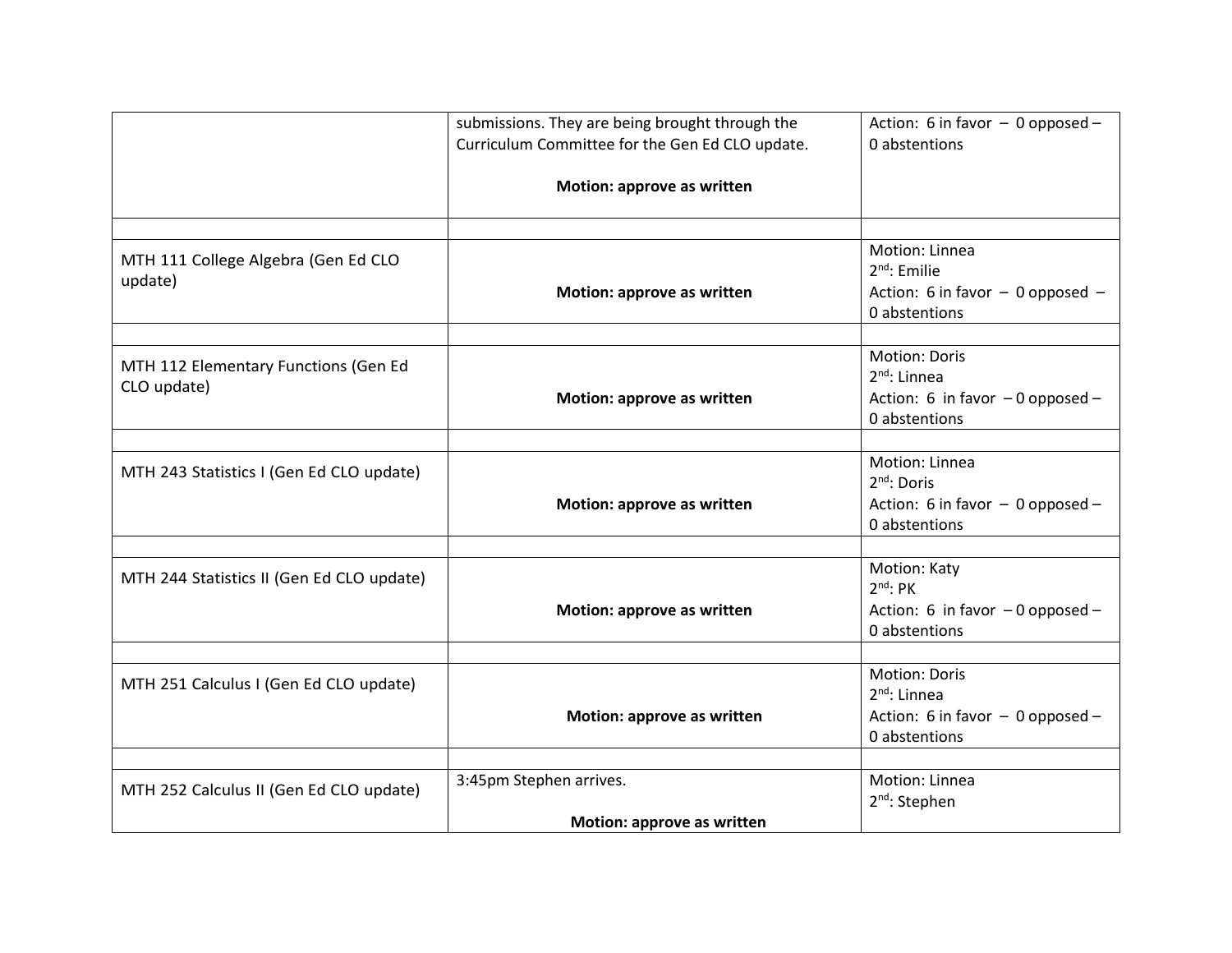|                                           |                                                                                                                                                                                                                                                                                                                                                                                                                                                                                                                                                                                                                                                                                                                                                                                                                                                                                                                                          | Action: 6 in favor $-$ 0 opposed $-$                                                         |
|-------------------------------------------|------------------------------------------------------------------------------------------------------------------------------------------------------------------------------------------------------------------------------------------------------------------------------------------------------------------------------------------------------------------------------------------------------------------------------------------------------------------------------------------------------------------------------------------------------------------------------------------------------------------------------------------------------------------------------------------------------------------------------------------------------------------------------------------------------------------------------------------------------------------------------------------------------------------------------------------|----------------------------------------------------------------------------------------------|
|                                           |                                                                                                                                                                                                                                                                                                                                                                                                                                                                                                                                                                                                                                                                                                                                                                                                                                                                                                                                          | 0 abstentions                                                                                |
| MTH 253 Calculus III (Gen Ed CLO update)  | Mark box #4 not addressed<br>Motion: approve as amended to mark CLO #4 as<br>"not addressed"                                                                                                                                                                                                                                                                                                                                                                                                                                                                                                                                                                                                                                                                                                                                                                                                                                             | Motion: Linnea<br>$2^{nd}$ : Emilie<br>Action: 6 in favor $-$ 0 opposed $-$<br>0 abstentions |
|                                           |                                                                                                                                                                                                                                                                                                                                                                                                                                                                                                                                                                                                                                                                                                                                                                                                                                                                                                                                          |                                                                                              |
| <b>Discussion Items:</b>                  |                                                                                                                                                                                                                                                                                                                                                                                                                                                                                                                                                                                                                                                                                                                                                                                                                                                                                                                                          |                                                                                              |
|                                           | $(P.K.: 4:00 - 4:55 pm)$                                                                                                                                                                                                                                                                                                                                                                                                                                                                                                                                                                                                                                                                                                                                                                                                                                                                                                                 |                                                                                              |
| Definitions of "In-Depth" and "Minimally" | E-mail comments from Kristen, Katy, Zip and PK were<br>read to the Curriculum Committee.<br>Strong concerns about using the word "Minimally" were<br>expressed. "Minimally" does not represent what is<br>needed.<br>Committee debated the use of the following words to<br>replace "in-depth" and "minimally":<br>"Level 1" and "Level 2" removing the use of any<br>weighted words and replacing with numbers<br>"Primary", "Secondary" and "Not Addressed"<br>(concerns about this sounding like primary and<br>secondary school)<br>"Major designation" and "Minor designation"<br>(liked that it was terminology used and<br>recognized in academia, liked that it implied that<br>effort was still required for the minor<br>designation)<br>Agreed upon using "major/minor" terminology.<br>Changing the title of the formerly "in-depth" designation<br>does not require any change to the previously agreed<br>upon definition. | Motion:<br>2 <sup>nd</sup><br>Action: in favor $-0$ opposed $-0$<br>abstentions              |